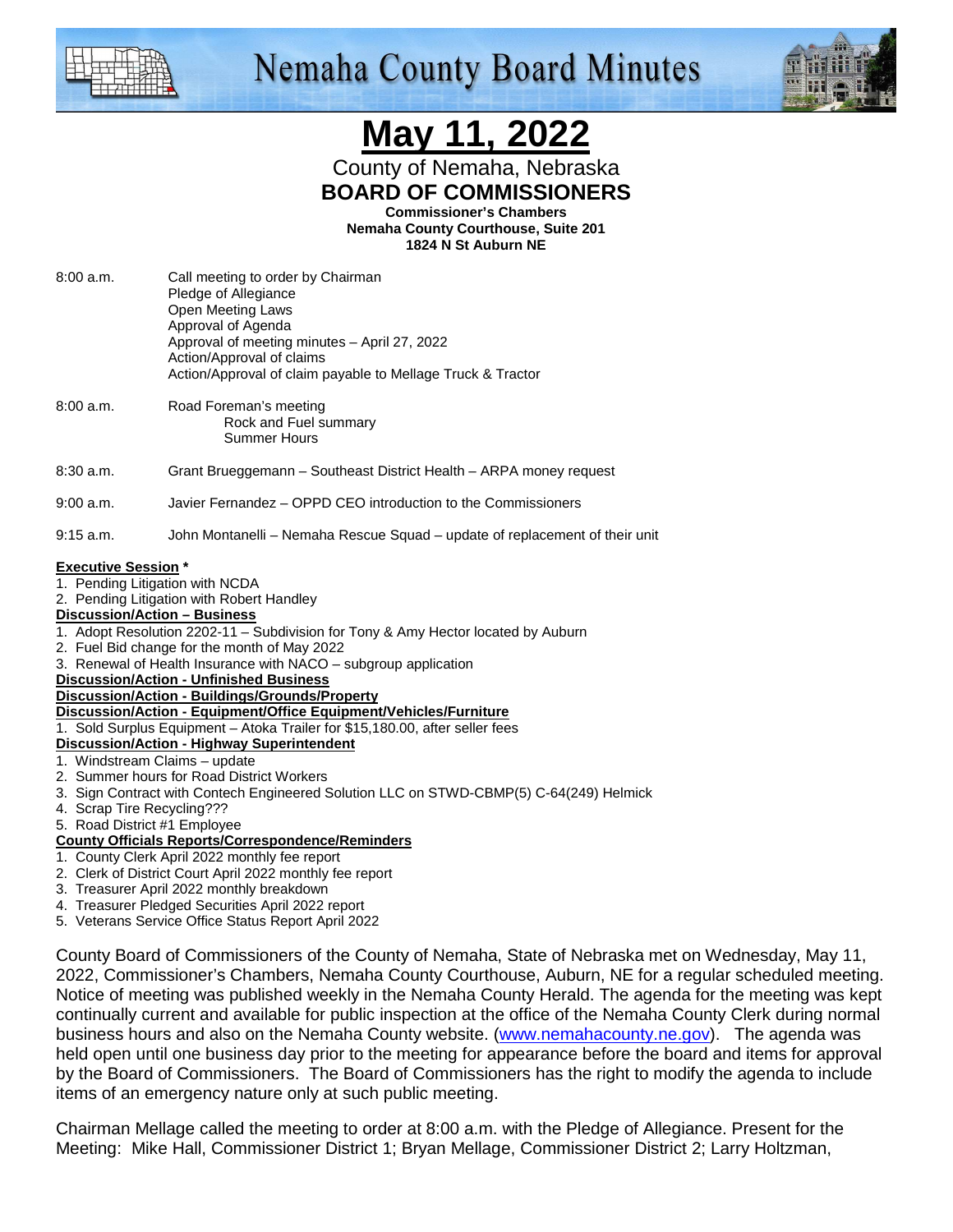



Commissioner District 3; and County Clerk Diane Johnson. Chairman Mellage noted the posting of the Open Meeting Laws posted on the bulletin board.

**Approval of Agenda** – Motion by Holtzman, seconded by Hall to approve the agenda as presented: Roll call vote: Hall, aye; Mellage, aye; Holtzman, aye.

**Approval of Minutes** – Motion by Holtzman, seconded by Hall to approve the April 27, 2022 minutes as presented with no corrections. Roll call vote: Mellage, aye; Holtzman, aye; Hall, aye.

**Claims** – Motion by Hall, seconded by Mellage to approve the accounts payable claims as presented by the County Clerk and authorized for payment by the Board of Commissioners. Roll call vote: Holtzman, aye; Mellage, aye; Hall, aye.

Motion by Hall, seconded by Holtzman to approve the accounts payable claims from Mellage Truck and Tractor as presented by the County Clerk and authorized for payment by the Board of Commissioners. Roll call vote: Holtzman, aye; Mellage, abstain; Hall, aye.

8:30 a.m. Grant Brueggemann – Southeast District Health – ARPA money request

9:00 a.m. Javier Fernandez – OPPD CEO introduction to the Commissioners

9:15 a.m. John Montanelli – Nemaha Rescue Squad – update of replacement of their unit

#### **Executive Session \***

- 1. Pending Litigation with NCDA Did not enter into Executive Session.
- 2. Pending Litigation with Robert Handley Did not enter into Executive Session.

#### **Discussion/Action – Business**

1. Adopt Resolution 2202-11 – Subdivision for Tony & Amy Hector located by Auburn – Motion by Mellage seconded by Holtzman to adopt Resolution 2202-11 which is a Subdivision for Tony & Amy Hector located by Auburn. Roll call vote: Holtzman, aye; Mellage, aye; Hall, aye.

2. Fuel Bid change for the month of May 2022 – Frontier Cooperative withdrew their fuel bid for the month of May, 2022. The fuel bid for the month of May 2022 is from Sapp Brothers, #2 Diesel \$4.59 and Regular with ethanol \$3.739.

3. Renewal of Health Insurance with NACO – subgroup application. Motion by Hall, seconded by Holtzman to renew Nemaha County Health Insurance with NACO subgroup – Blue Cross Blue Shield for July 1, 2022 through June 30, 2023. Roll call vote: Mellage, aye; Hall, aye; Holtzman, aye.

#### **Discussion/Action - Unfinished Business**

**Discussion/Action - Buildings/Grounds/Property**

**Discussion/Action - Equipment/Office Equipment/Vehicles/Furniture**

1. Sold Surplus Equipment – Atoka Trailer for \$15,180.00, after seller fees

#### **Discussion/Action - Highway Superintendent**

- 1. Windstream Claims update
- 2. Summer hours for Road District Workers
- 3. Signed the Contract with Contech Engineered Solution LLC on STWD-CBMP(5) C-64(249)
- 4. Scrap Tire Recycling???
- 5. Road District #1 Employee

#### **County Officials Reports/Correspondence/Reminders**

- 1. County Clerk April 2022 monthly fee report
- 2. Clerk of District Court April 2022 monthly fee report
- 3. Treasurer April 2022 monthly breakdown
- 4. Treasurer Pledged Securities April 2022 report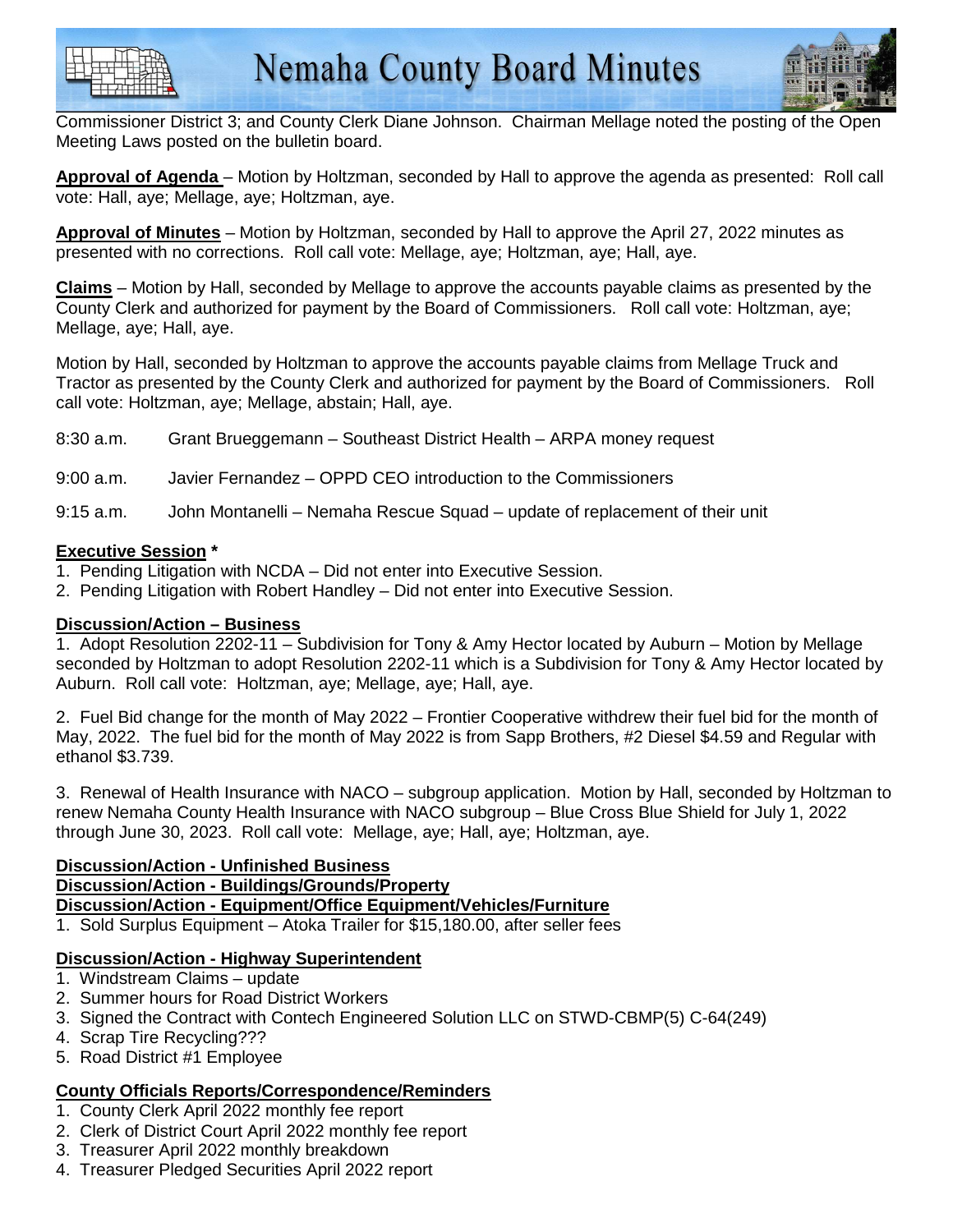

### 5. Veterans Service Office Status Report April 2022

The following claims were approved for payment by the Board of Commissioners and authorized the County Clerk for payment:

| General                           |           |
|-----------------------------------|-----------|
| <b>Salaries</b>                   | 66,942.09 |
| Airstream                         | 522.13    |
| American Recycling                | 1879.20   |
| Americom                          | 50.00     |
| <b>Applied Connective</b>         | 70.40     |
| AT&T                              | 172.16    |
| Aub Auto Ctr                      | 1,083.68  |
| Aub Design                        | 15.00     |
| Aub Newspaper                     | 2,137.91  |
| <b>Black Hills Energy</b>         | 396.89    |
| BPW                               | 3,345.64  |
| <b>Capital Business</b>           | 1,314.88  |
| Centralsquare                     | 20,346.32 |
| Cody's U-Save                     | 59.66     |
| Constellation                     | 568.36    |
| Culligan                          | 30.00     |
| DAS                               | 562.39    |
| <b>Dell Marketing</b>             | 749.58    |
| Dutch Pantry                      | 57.08     |
| Eakes                             | 85.98     |
| ES&S                              | 3,716.04  |
| Fankhauser, Nelsen, Werts, Merwin | 2,320.00  |
| <b>Frontier Coop</b>              | 1,353.80  |
| Galls                             | 422.09    |
| <b>Great West Life</b>            | 50.00     |
| Hall, Mike                        | 514.22    |
| Holtzman, Larry                   | 188.96    |
| Kennedy, Kaytlyn                  | 259.16    |
| Kraviec, Stephen                  | 1,505.22  |
| Longs Creek                       | 1,227.00  |
| Lottman, Brent                    | 45.00     |
| Lynch, Kristin                    | 225.00    |
| Lynch's                           | 301.89    |
| <b>Maximus</b>                    | 116.74    |
| Meyer Earp                        | 100.07    |
| Microfilm Imaging                 | 130.00    |
| <b>MARC</b>                       | 170.93    |
| <b>MIPS</b>                       | 1,279.59  |
| NE Co Attorney's Assoc            | 1,057.00  |
| Nebraska.gov                      | 153.00    |
| Nem Co Clerk of Dist Court        | 284.00    |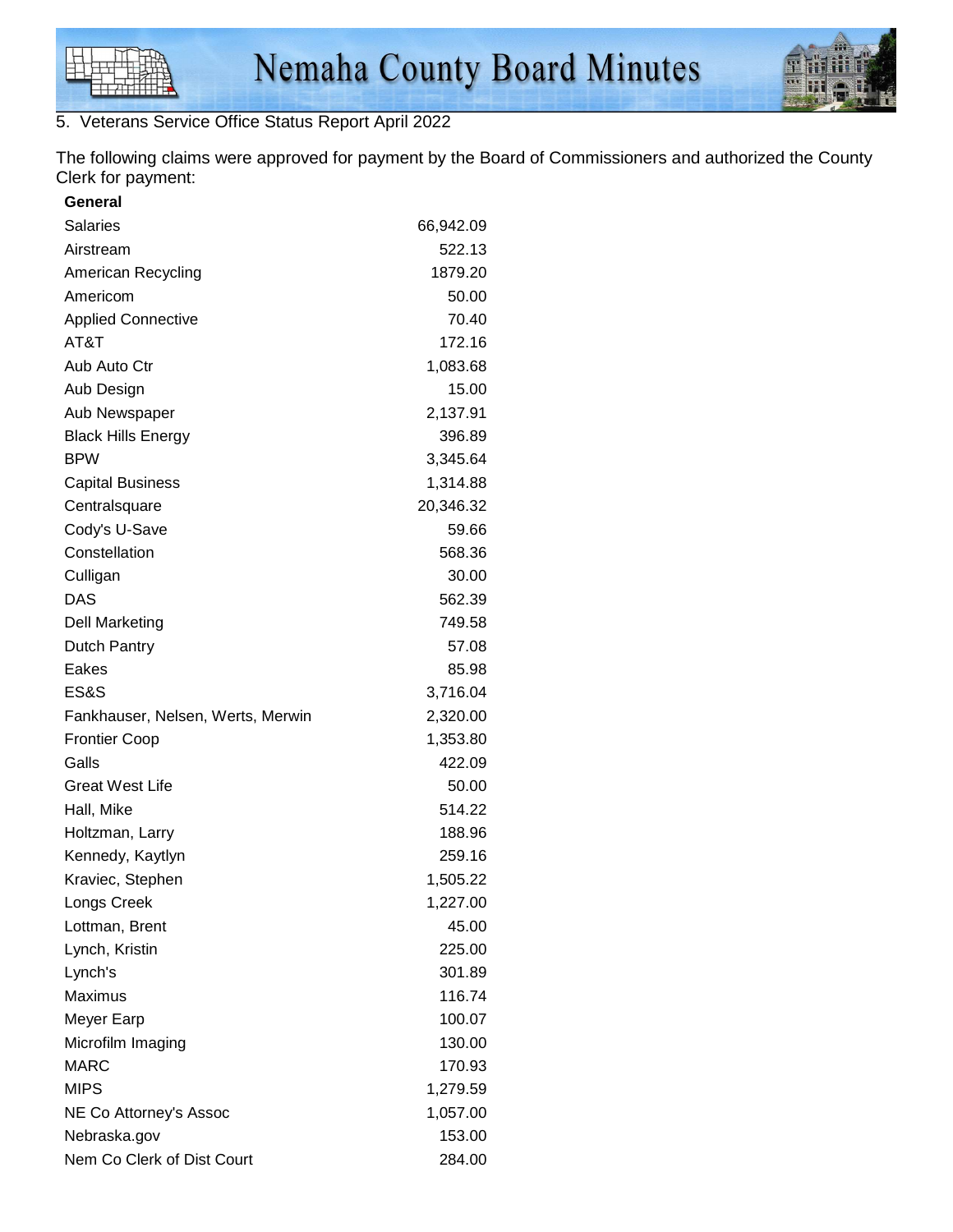# Nemaha County Board Minutes



| Nem Co Court/Justice              | 283.80     |
|-----------------------------------|------------|
| Nem Co. Hospital                  | 40.00      |
| Nem Co Sheriff                    | 475.72     |
| Nem Co. Tax Acct. Ret.            | 10,720.95  |
| Nem Co Tax Acct. SS/Fwh           | 22,017.95  |
| Nem Co Tax Acct. Nationwide       | 75.00      |
| Nem Co Tax Acct. Quadient         | 1,139.73   |
| Nem Co Treasurer                  | 500,000.00 |
| OPPD                              | 45.27      |
| Otoe Co Sheriff                   | 18.50      |
| Paper Tiger                       | 100.00     |
| Petersen Repair                   | 5,072.20   |
| Pinpoint                          | 575.90     |
| Quadient                          | 429.42     |
| <b>Quill Corp</b>                 | 1,097.96   |
| Region V Systems                  | 214.00     |
| Reynolds, Mitch                   | 100.00     |
| <b>RVS Auburn</b>                 | 81.00      |
| Safe Life Defense                 | 358.20     |
| <b>Schendel Pest Control</b>      | 210.00     |
| Sunmart                           | 115.02     |
| <b>Stoner Drug</b>                | 12.90      |
| <b>UNL Extension</b>              | 78.38      |
| Road                              |            |
| <b>Salaries</b>                   | 15,641.00  |
| American Recycling                | 155.00     |
| Aub Auto Ctr                      | 9,689.75   |
| Auto Parts NC                     | 1,083.94   |
| Barco                             | 405.50     |
| <b>Beard's Salvage</b>            | 74.00      |
| <b>Benefiel Truck</b>             | 1,800.00   |
| <b>Black Hills Energy</b>         | 62.23      |
| <b>BPW</b>                        | 709.06     |
| <b>Dultmeier Sales</b>            | 1,796.00   |
| Eggers Bros.                      | 506.89     |
| <b>Frontier Coop</b>              | 30,567.94  |
| <b>Gilbert Svcs</b>               | 401.42     |
| <b>Graham Tire</b>                | 8,843.62   |
| <b>Graybill Tire</b>              | 180.00     |
| <b>Inland Truck</b>               | 137.76     |
| Johnson Quik Stop                 | 944.88     |
| Kerford                           | 2,275.01   |
| <b>Martin Marietta</b>            | 50,295.56  |
| <b>Mellage Truck</b>              | 35.21      |
| <b>NE Child Support</b>           | 390.50     |
| <b>NE/IA Industrial Fasteners</b> | 31.18      |